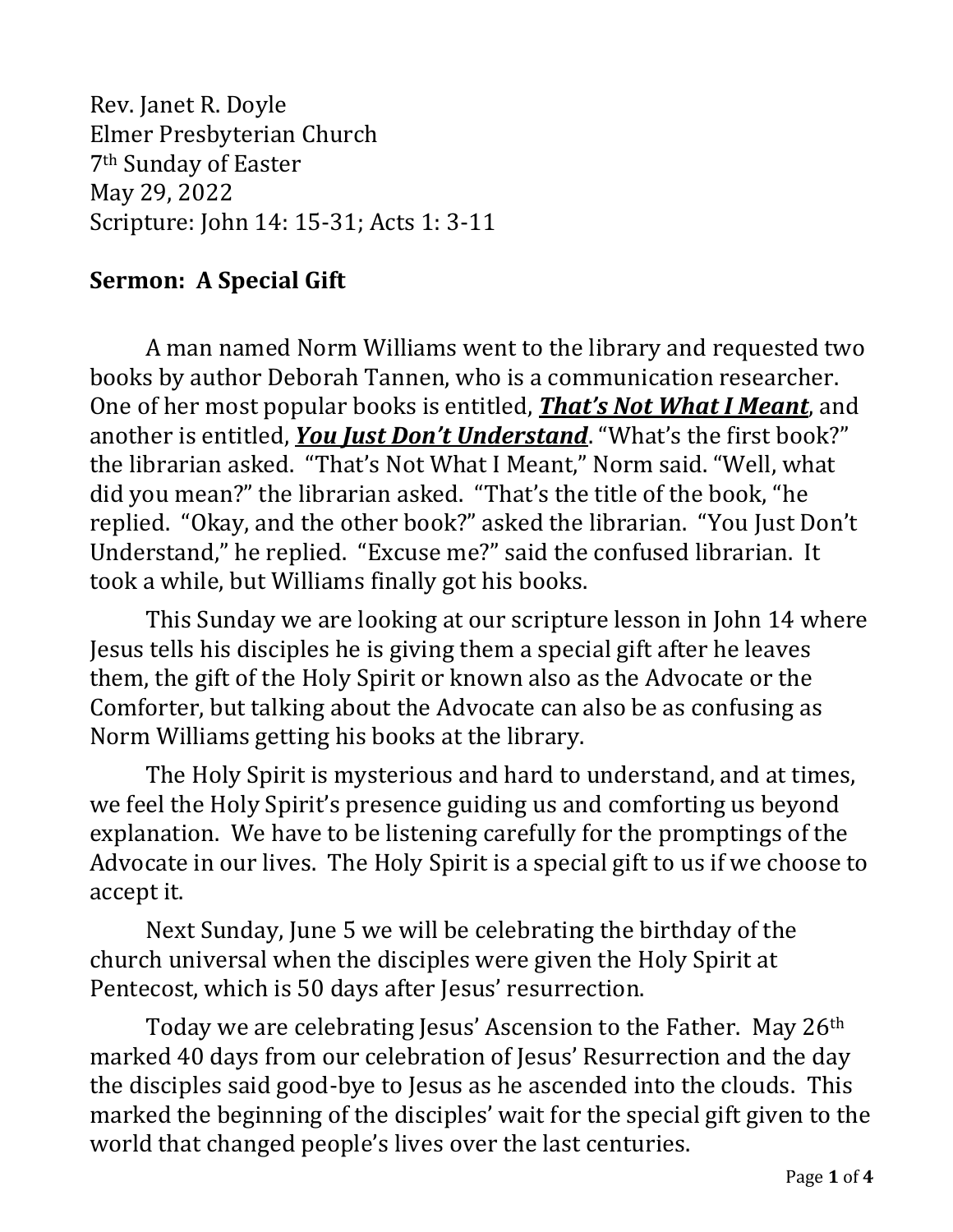All of these celebrations are important because it marks the beginning of the ministry of the disciples after Jesus commissions them to carry on, but he reassures them that they will not be alone doing it.

In our previous sermons and readings of this, chapters 13 and 14 in the Gospel of John, we see that Jesus is having a question-and-answer session with his disciples. The disciples have many questions for Jesus because they don't understand everything Jesus is telling them about the future and what they are to do. They have been with Jesus for three years now. They left their jobs, boats, investments, family and their life plans to be with Jesus and learn from him. Before Jesus' death, he starts to prepare the disciples that he is going to die, and where he is going, they will come someday. Peter asks Jesus on the night of his arrest (John 13:36), "Lord, where are you going? Why can't I come now, Lord? I am ready to die for you." Jesus tells Peter, "You can't go with me now, but you will follow me later."

Jesus tells the disciples in John 14, "I am going to prepare a place for you and you know the way to where I am going." But Thomas speaks up and says, "No, we don't know, Lord. We have no idea where you are going, so how can we know the way?" Thomas wants a map, a GPS signal, to point the way and the direction as to where he is going.

Then Philip is next with his question we looked at last week. Philip said, "Lord, show us the Father, and we will be satisfied." Jesus was still surprised at his disciples not knowing that when you have seen Jesus you have seen the Father. The Father and Jesus are one.

Jesus wants them to understand that obedience to God and his love isn't complicated. If you love Jesus and obey his commandments you will never be alone, because after Jesus' ascension to his Father, the Advocate will be in their presence, and at Pentecost, the Holy Spirit will touch them with power to do the work of the Father.

Jesus reminds his disciples that their hearts don't need to be troubled or afraid. Have you ever left your child or grandchild or seen a parent leaving their child at school or the nursery and the child is crying because they don't want their mother or father to leave them? They are afraid to be without them and alone. The disciples were like those children; fearful and afraid to be alone. Just like a child needs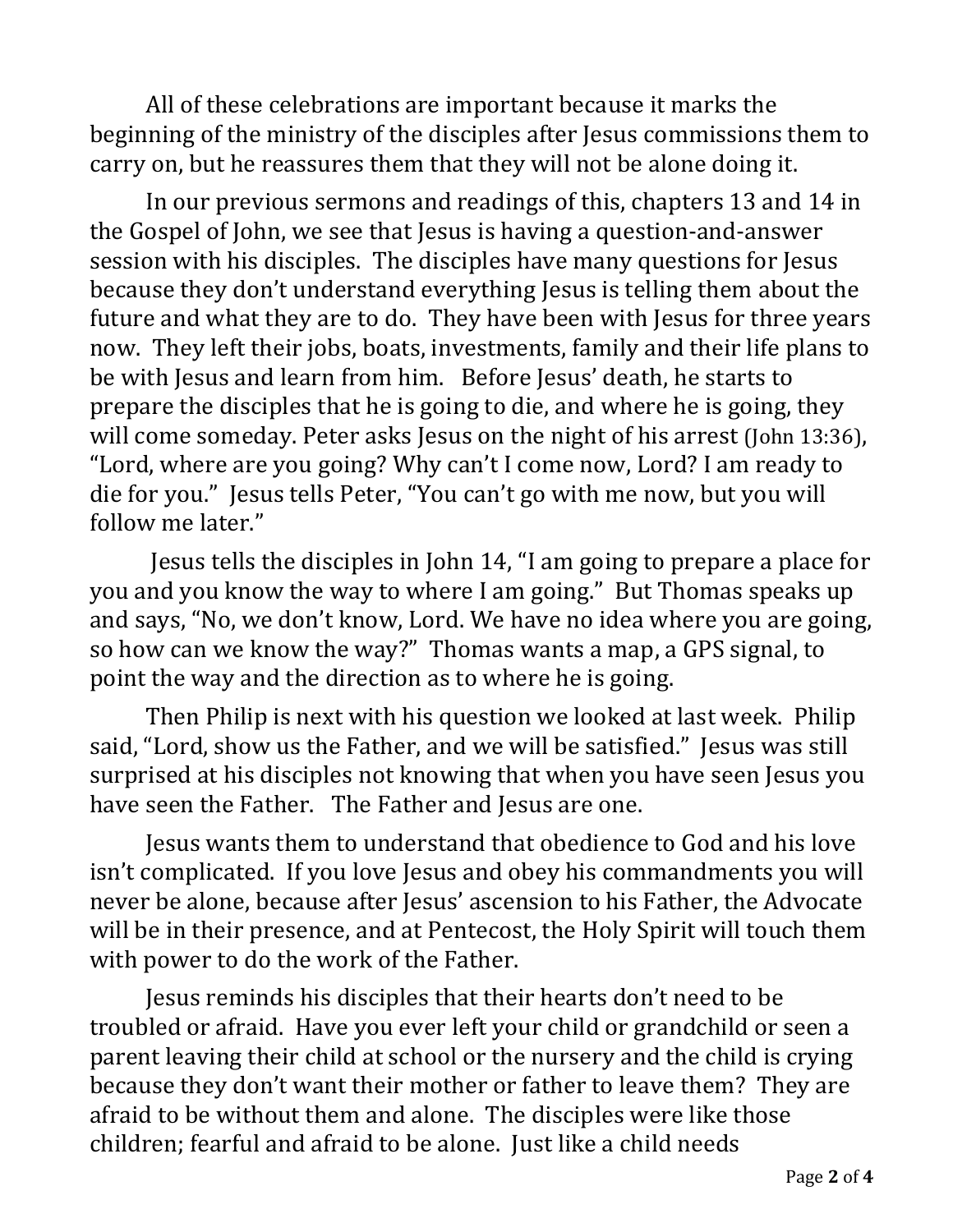reassurance that it will be all right and they will return, so do the disciples need reassurance for the journey that is about to begin. Jesus also reassures the disciples that he will come back again for them. These are the promises that Jesus is also reassuring us with.

As a result of the love we have for Jesus, the Father is able to come and dwell within us. If we don't love Jesus or keep his commandments, the Holy Spirit is not going to be our special gift. The Holy Spirit equips and empowers us for service. God's Spirit will empower us to proclaim the gospel message, to tell others about the life changing power of God. It is the Holy Spirit who will work in the hearts of people to convince them of who is the Truth and not the lies of the world.

Jesus is asking the Father to send the Holy Spirit to dwell in us to remind us of what he has taught, to bring God's words back to our minds. We can communicate with God directly and have a relationship with God because of the indwelling of the Holy Spirit. The empowering of the Holy Spirit will bring us peace in the midst of the storms of life. Jesus tells us it is a peace that the world can't give us.

One of the greatest desires we have, especially in today's world, is an inner peace. It is a peace born out of a living, personal relationship with Jesus himself and the gift he has given us of the Holy Spirit. The peace we can have because of our faith and belief in the promises Jesus has for us.

Because God's Holy Spirit dwells within us, when we pray, God is present in our praying. For us, prayer is communicating within the mystery and gift of God's Holy Spirit.

As the Apostle Paul puts it, "The Spirit helps us in our weakness; for we do not know how to pray as we ought, but that very Spirit intercedes with sighs too deep for words. And God, who searches the heart, knows what is the mind of the Spirit, because the Spirit intercedes for the saints according to the will of God." (Roman 8: 26-27)

So, the Holy Spirit is given to all who love Jesus Christ, to empower us for his work, to teach us all things, and to give us a real and lasting peace in the knowledge that Jesus has overcome the world.